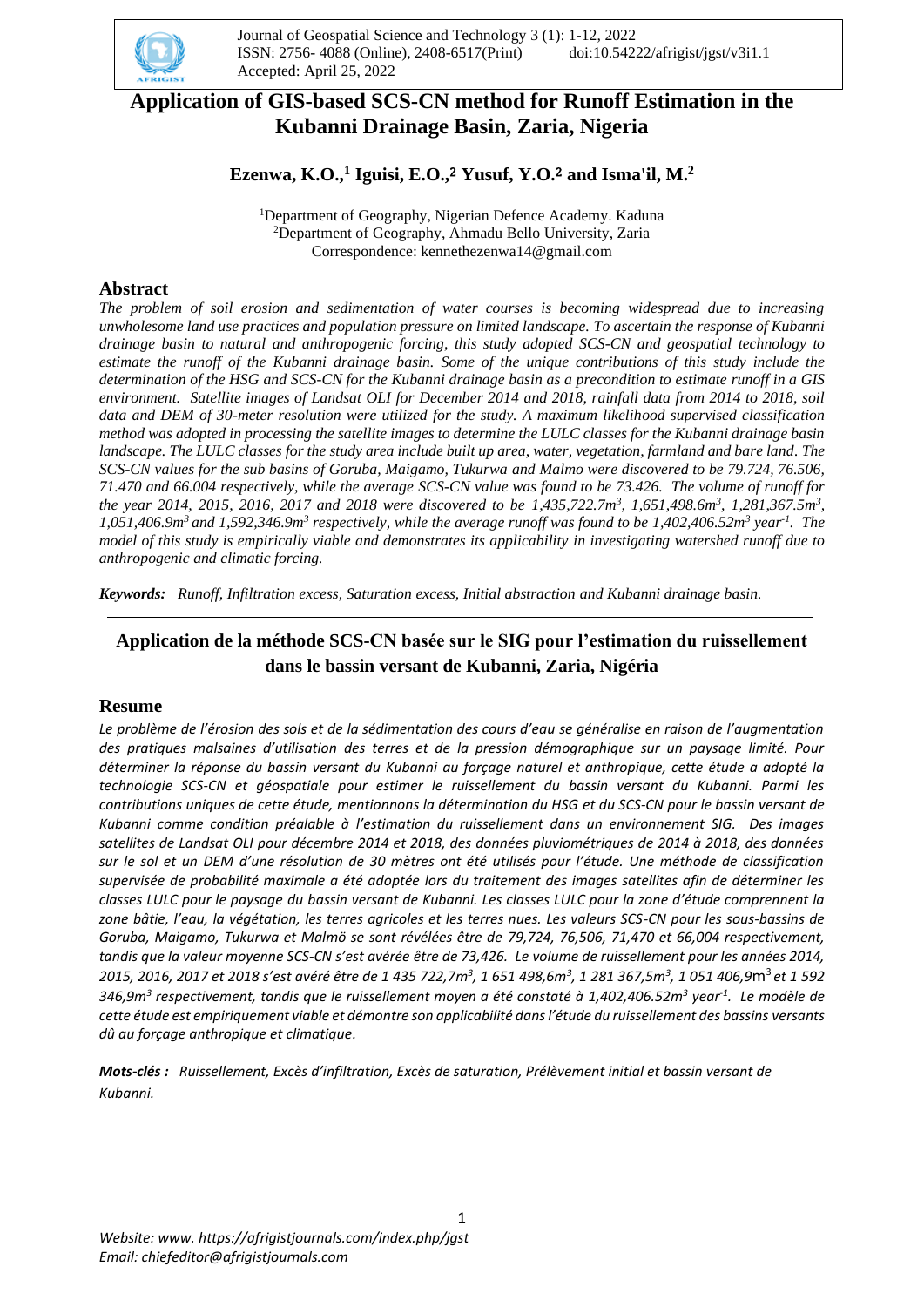# **INTRODUCTION**

Drainage basin is a unique physical feature of tremendous geomorphologic and hydrologic importance. Horton (1932), recognized the drainage basin as a fundamental geomorphological unit which is frequently used as the primary landscape unit for hydrological, water supply and ecological investigations and for land management activities. It is therefore a fundamental unit upon which runoff investigations are based. Scholarly efforts have been made to define the drainage basin system. Goudie (2004) defined drainage basin as an area of land that contributes water and sediment to a specific outlet point on a stream. The watershed plays a dominant role in the development of landforms and therefore, the study of drainage basin has a great significance in geomorphic studies (Abdulrahaman, Abdulajeez, Aruchamy & Jegankumar 2015). The abuse of the drainage basin by anthropogenic interference promotes degradation which exacerbates rainfall runoff. The impingement of rainfall on a drainage basin triggers processes which result into storm runoff generation, soil loss, sediment yield and erosion. Storm runoff generation refers to a suite of processes that produce and route flow from landscape segments to stream channels in response to rainfall event (Goudie 2004) thereby determining the magnitude of sediment transport in water erosion process. Runoff is facilitated by the composite influences of climatic and physiographic factors. The climatic factors which affect runoff include rainfall intensity, rainfall duration, rainfall distribution and direction of prevailing wind. In the same vein, the physiographic factors which influence surface runoff are size. shape, slope of drainage basin, land use and soil type (Fowler, et al., 2018; Lotz, et al., 2018 & Sharma, et al., 2019).

An understanding of the key mechanism for runoff generation whether infiltration excess or saturation excess is fundamental to identifying the runoff zones. Infiltration excess or Hortonian flow occurs when rainfall intensities exceed the rate at which water can infiltrate the soil. Contrastingly, the saturation excess runoff is generated when rain encounters soils that are nearly or fully saturated with water. Infiltration excess is considered the main mechanism for runoff in areas having semi-arid tropical climate where rainfall intensities are high and the soil infiltration capacities is reduced due to surface sealing (Vaezi, Bahrami, Sadeghi & Mahdian, 2010). High rainfall intensities see unconsolidated soil materials entrained in surface runoff which serve as a sediment transporting media of drainage basin. Runoff within drainage basin in semi-arid zones which exceed normal threshold have been observed to pose great danger to the integrity of soils (Yosef & Asmamaw, 2015), thus causing great concern to agriculturalists, geomorphologists and conservation experts. The nature of runoff in a drainage basin varies from high concentrations of suspended sediment load, solute conveyance to reservoir and dam siltation. The point of controversy in our present knowledge of runoff is the uncertainty as to whether the record of stream discharge can approximate runoff in a drainage basin landscape. The work of Bowale (2005) estimated the river discharge of the Kubanni drainage basin. Yusuf (2013) also estimated stream discharge within the Kubanni drainage basin landscape. But the problem here is that while Yusuf (2013) incorporated the land use and land cover (LULC) of the Kubanni basin, the scope of the work of Bowale (2005) did not include the incorporation of LULC in his studies. Moreover, both Bowale (2005) and Yusuf (2013) did not integrate data on soil conditions of the drainage basin in their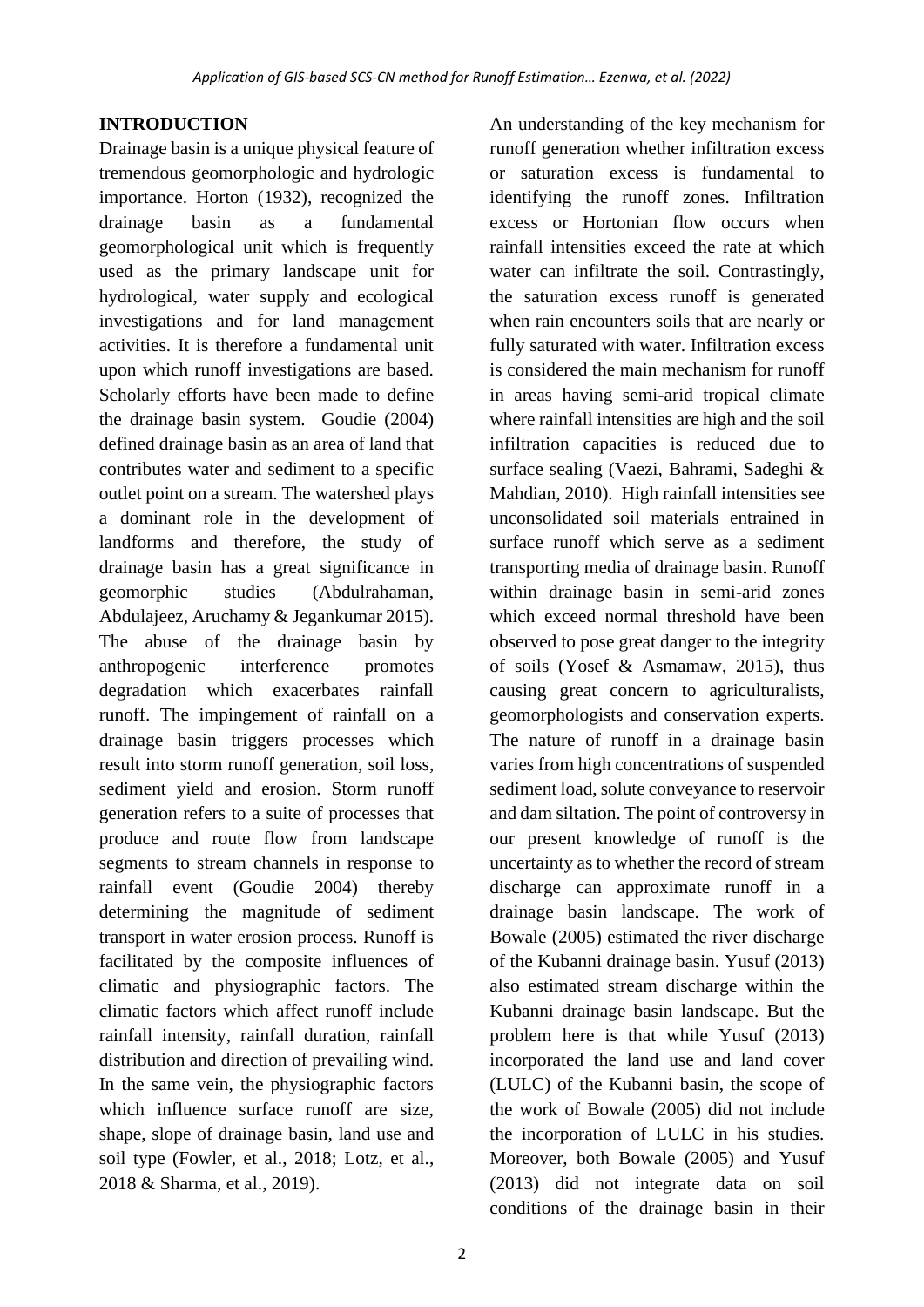work. The integration of LULC and soil data for the estimation of runoff peak discharge have been carried out in the Kubanni basin with success (Ezenwa, et al., 2022). The controversy therefore is the viability or otherwise of approximating stream discharge to runoff especially in the face of noninclusion of data on soil conditions whereas the inclusion of soil data into runoff estimation algorithm has been practiced with success elsewhere (Majidi & Shahedi 2012; Viji, et al., 2015). Thus, a scientific study is required to sort out this uncertainty and controversy. Thus, this study attempted to estimate the runoff volume of the Kubanni drainage basin by Soil Conservation Service Curve Number (SCS-CN) method in a GIS environment. The SCS–CN method, developed by the Natural Resources Conservation Service (NRCS), U.S. Department of Agriculture (USDA), is one of the most widely used methods in many hydrological studies, particularly for estimating surface runoff, accounting several factors such as soil, land use treatment, and topographical features, and incorporating these factors into a single SCS-CN parameter (Shrestha, et al., 2021).

# **The Study Area**

The study site is situated in the Kubanni drainage basin in Zaria and occupies an area of landscape defined by Latitudes 11° 05′ 30″ N to  $11^{\circ}$  10' 30" N and Longitudes  $7^{\circ}$  35' 15" to  $7^{\circ}$  38′ 45″ E. Taking its source from Kampaji Hill in Shika, near Zaria, Kubanni river dissects the study site and flows in a southeast direction through Ahmadu Bello University Main Campus, Samaru to empty into an impoundment — the Kubanni dam. The map of the study area is shown in (Figure 1). Geologically, Zaria is underlain by differential pre-Cambrian Basement complex formation which comprises igneous and metamorphic rocks (Wright & Mc Curry, 1970). The upper Kubanni is developed on

the old granite while the downstream of the dam, the channel is incised into superficial materials and deeply weathered gneiss (Ololobou 1982).



Figure. 1: Kubanni Drainage Basin in Zaria Kaduna

With the summits of the residual hills of Kufena and Kampaji at 820 meters and 708 meters respectively above sea levels, the Kubanni drainage basin which is our study area is characteristically enmeshed between these two prominent landmark features (Iguisi, 1996). The drainage system of the Kubanni River traces four tributaries upstream of the Kubanni impoundment reservoir, Ahmadu Bello University main campus, Samaru, Zaria. The Kubanni drainage basin landscape and its network are shown in Figure 1. From the perspective of geomorphology, Zaria landscape is characterized by thorough and deep chemical weathering which has developed thick lateritic regolith of varying degrees of induration (Bello, 1973). The study is characterized by strong seasonality in rainfall and temperature distributions (Oladipo, 1985). Seasonality in climatic conditions is caused by the oscillation over the study area of two air masses, the maritime tropical air mass (MTS) and the tropical continental air mass (CTS). The natural vegetation of the study area belongs to the northern Guinea savanna type which has been altered by human activities such as deforestation, construction, overgrazing, among others (Aminu, & Jaiyeoba, 2015). The dominant tree species found in the Zaria region are the *Isoberlinia doka, Terminalia*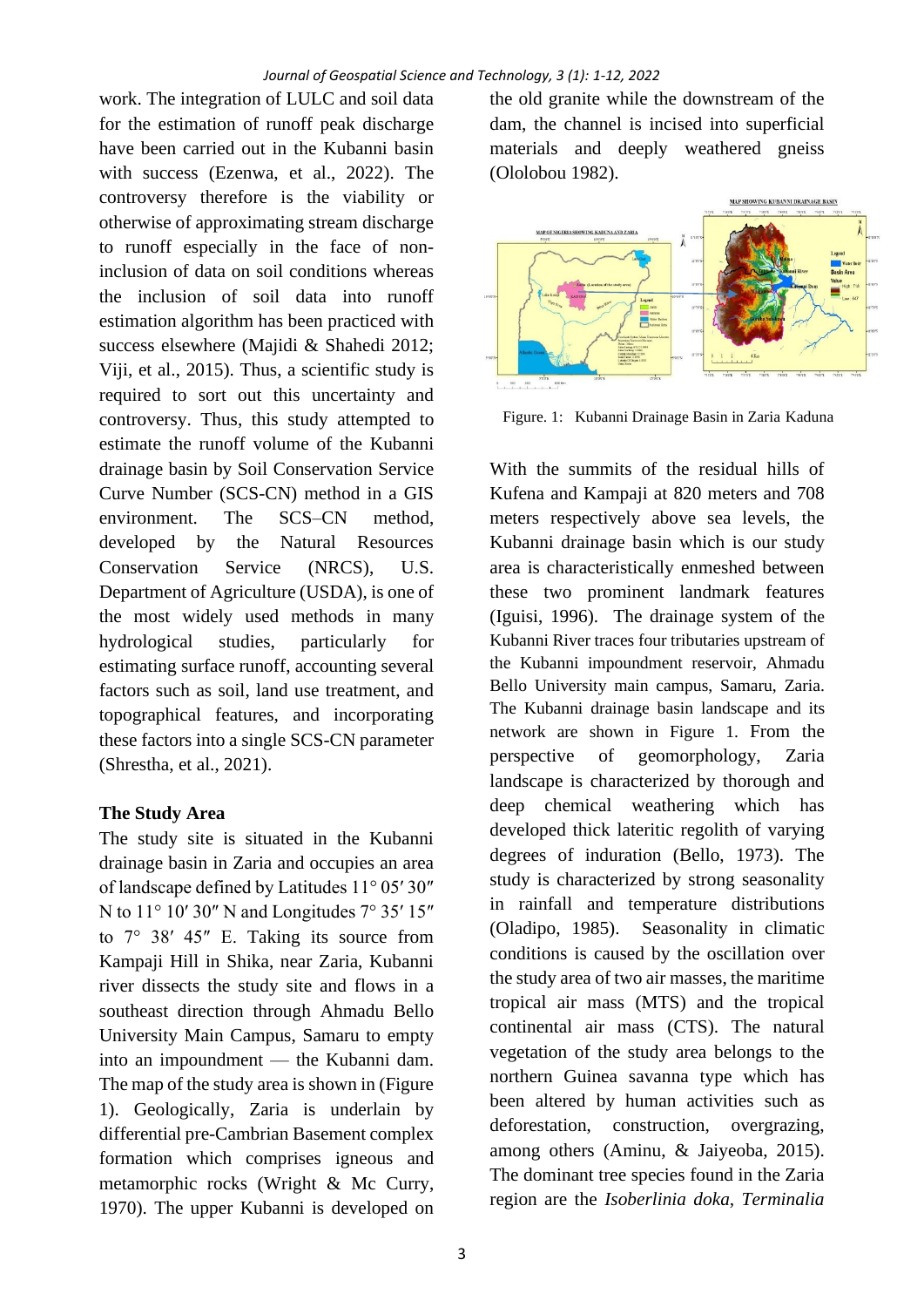*avicennioides, Stereospermum kunthianum, Nauclea latifolia, Annona senegalensis and Dichrostachys cinerea* (Jackson, 1970). Most of the soils have a sandy loam texture (Jaiyeoba, 1995). The soil of the Kubanni drainage basin – our study area is mainly sandy-clayey-loam with poor infiltration capacity because of the high clay content (Iguisi, 1997).

#### **MATERIAL AND METHODS**

The data required for the estimation of the runoff volume of the Kubanni river basin were obtained from both primary and secondary sources. The primary data especially the geographic coordinates of the points in the study area from where soil samples were taken were obtained using GPS GARMIN 72H receiver. Soil samples were obtained with soil auger while rainfall data for the study area were obtained from the Institute of Agricultural Research, Ahmadu Bello University, Zaria. The secondary data on the study drainage basin was obtained from: (1) Shuttle Radar Topographic Mission (SRTM) Digital Elevation Model (DEM) with a spatial resolution of 30 m downloaded from USGS Earth Explorer. (2) Landsat OLI images (189/82) of December 2014 and 2018 were downloaded from the website of Global Land Cover Facility, [www.glcf.com.](http://www.glcf.com/) The overview of the methods adopted in this study is shown in Figure 2.

The SRTM data was used to obtain the DEM of the study area. The morphometric parameters of the Kubanni basin landscape were extracted and the direction of flow from every cell in the raster was ascertained in ArcGIS 10.1 environment. The delineation of the basin boundary was carried out and the drainage boundary and size determined. A supervised image classification of the Landsat satellite images utilized in this study was carried out in ArcGIS 10.1 environment adopting the maximum likelihood classification technique. Subsequently, a

reclassification operation was further carried out on the raster map data. Five land use classes emerged from the reclassification GIS operation which included built up area, water body, vegetation, farmland and bare land. The validation of all the supervised image classification was done using the confusion matrix as a tool for validation.



**Figure 2: Schema for the Computation of Runoff in Kubanni Drainage Basin**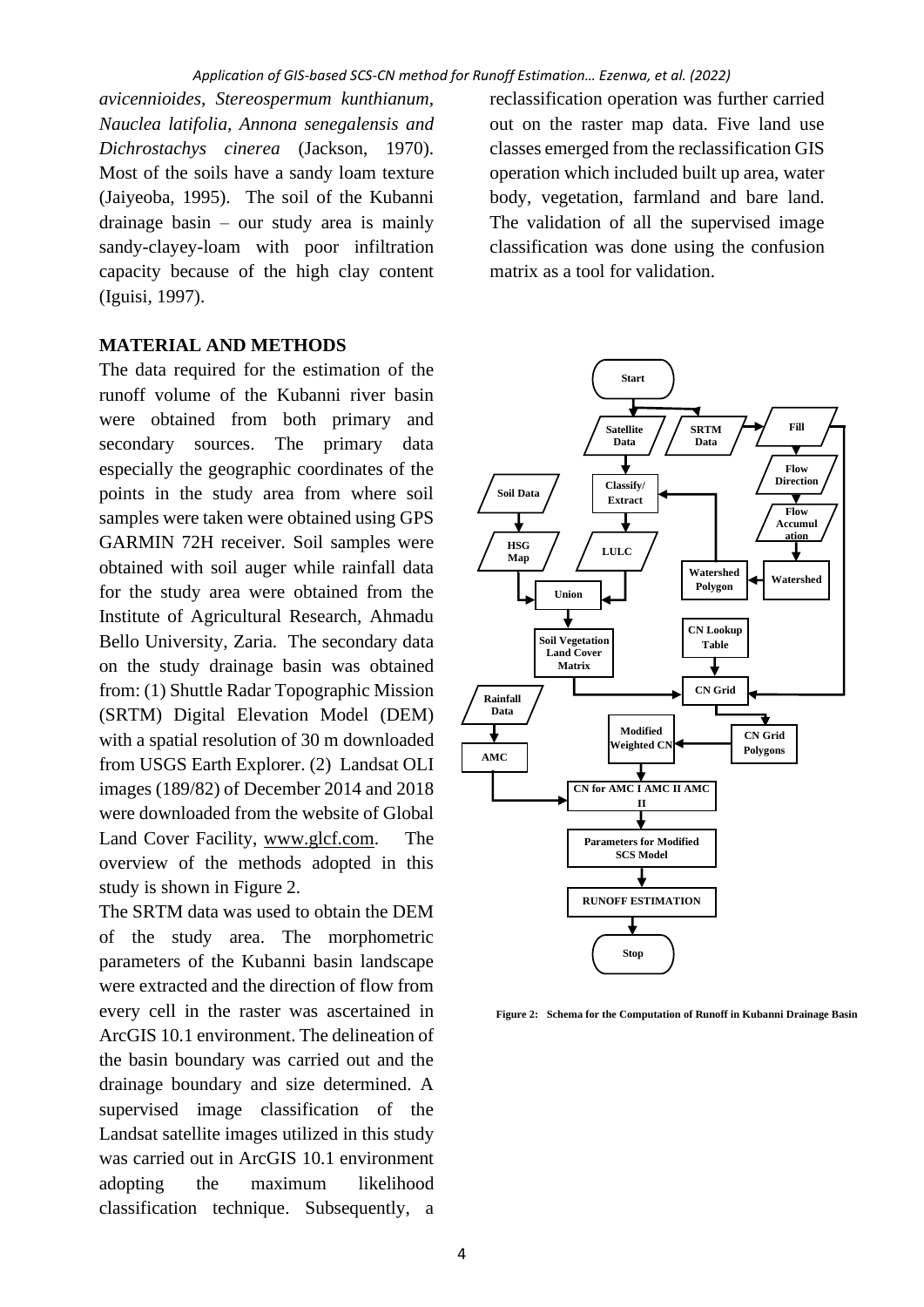## **Soil Conservation Service Curve Number Method**

The SCS-CN method was originally developed by the SCS (US Department of Agriculture), to predict direct runoff volumes for rainfall events (SCS, 1964, 1972; USDA, 1986). The SCS runoff computation relation is given below:

$$
Q = \frac{(P - I_a)^2}{(P - I) + S} \tag{1}
$$

Where Q represents runoff (mm), P represents rainfall (mm), S represents potential maximum retention after runoff begins (mm), and  $I_a$  represents initial abstraction (mm). Initial abstraction  $(I_a)$ denotes all losses before runoff begins in a watershed. The losses were incurred from the water retained in surface depression (surface detentions/detention storage, puddles or pools), water intercepted by vegetation, evaporation and infiltration  $I_a$  was highly variable and generally was correlated with vegetation cover parameters. The empirical relation used to approximate  $I_a$  is given as follows:

$$
I_a = 0.2S \tag{2}
$$

S as the potential maximum retention was calculated using the relation

$$
S = \frac{25400}{CN} - 254
$$
 (3)

The SCS-CN (a parameter with a SI unit of measurement ranging from 0 to 100) was determined based on LULC, HSG and AMC. HSG is expressed in terms of four groups (A, B, C, D) according to the soil's infiltration rate. AMC is expressed in three levels (I, II and III), according to rainfall limits for dormant and growing seasons. SCS-CN value was adopted from Technical Release (TR-55). SCS-CN has been modified for application to larger watersheds by weighing curve numbers with respect to watershed/ land cover area. Equation of Weighted CN is given below.

$$
CN_W = \frac{\sum (CN_i \times A_i)}{A} \tag{4}
$$

Where  $CN_W$  represents weighted curve number,  $CN_i$  represents curve number from 1 to any no and  $A_i$  represents area with curve number  $CN_i$ 

### **Antecedent Moisture Condition (AMC)**

The concept of AMC is generally used to gauge the moisture content of the soil of a watershed at any given time. The average levels of soil moisture content fluctuate on a daily basis. The AMC for this study was determined by computing the records of daily rainfall amounts for five consecutive days before a storm event (Hjelmfelt, et al., 1998). The SCS recognizes three antecedent soil moisture conditions and categorized them as AMC I, AMC II and AMC III in sync with soil, vegetation and land use characteristics. The determination of SCS-CN values for the Kubanni drainage basin landscape was predicated on rainfall limits and soil conditions for dormant and growing seasons in terms with Table 1 (McCuen, 1982).

#### **The Kubanni Drainage Basin Model**

The Kubanni drainage basin boundary was delineated and the drainage basin size determined. Similarly, the sub basins boundaries were delineated and the sub basin sizes determined. The Kubanni drainage basin model is shown in Figure 3.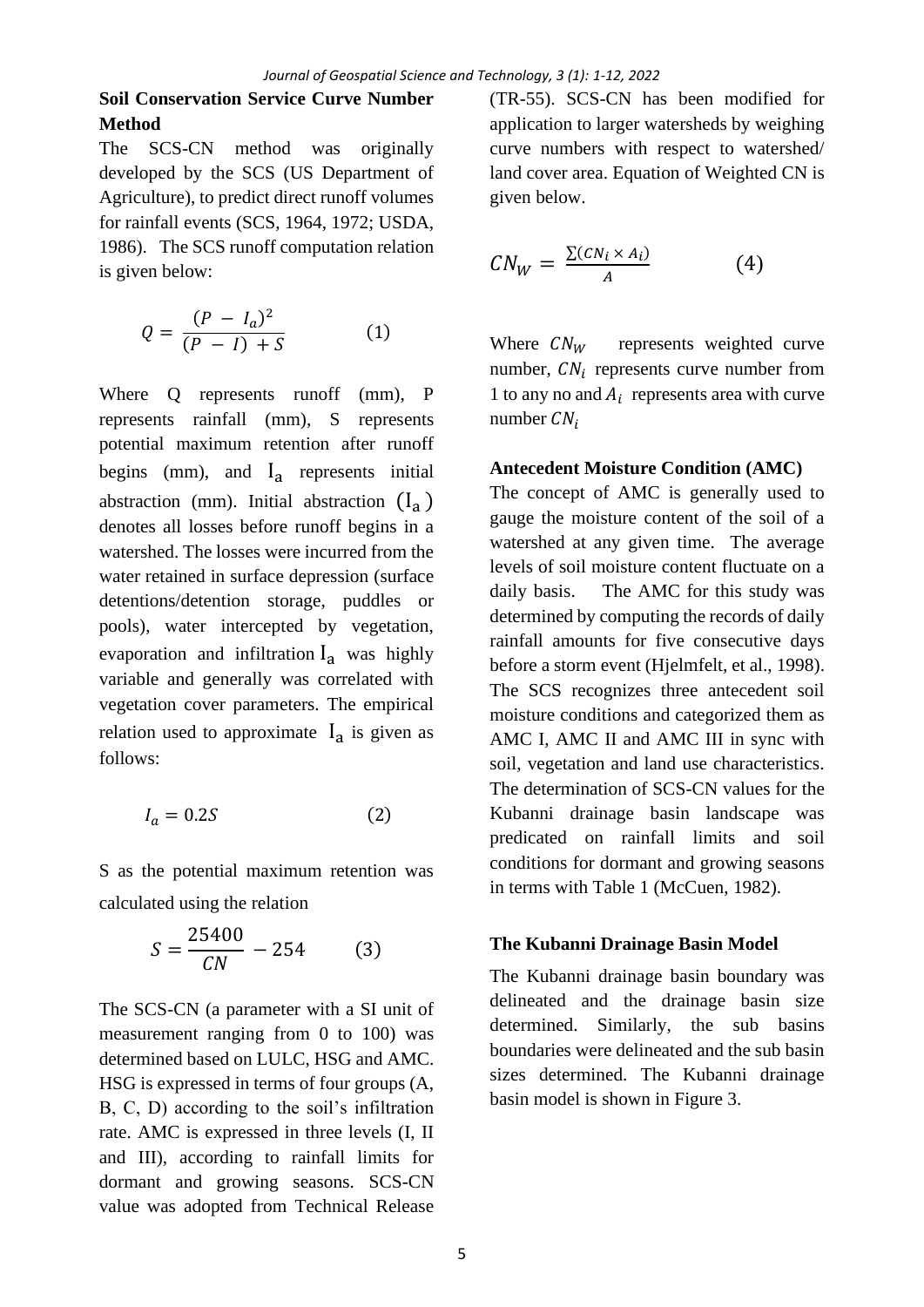#### *Application of GIS-based SCS-CN method for Runoff Estimation… Ezenwa, et al. (2022)*



### **Land Use and Land Cover Classification Maps**

The LULC classification of the Kubanni drainage basin was realized adopting the maximum likelihood classification technique of the supervised image in ArcGIS 10.1 environment. Image classification operations returned five land use classes which included built up area, water body, vegetation, farmland and bare land as shown in Figure 4a and 4b.

Table 1: AMC for determination CN Values (McCuen, 1982)

|     | <b>Total Rain in Previous 5 days</b> |                       |  |  |
|-----|--------------------------------------|-----------------------|--|--|
| AMC | <b>Dormant Season</b>                | <b>Growing Season</b> |  |  |
| Т   | $<$ 13                               | < 36                  |  |  |
| П   | $1 - 28$                             | $36 - 53$             |  |  |
| ш   | > 28                                 | > 53                  |  |  |

Source: (McCuen, 1982)



Figure 4a: LULC December 2014



Figure 4b: LULC December 2018

### **Hydrologic Soil Group Map**

Soil classification system developed by SCS-CN has been followed while classifying soils into different hydrologic soil groups. In this study, soils are classified as A, B, C or D hydrologic soil group depending on their properties. The laboratory test conducted on the soil samples obtained from the Kubanni drainage basin landscape returned results which are indicative of the dominance of sandy loam soil in the Kubanni basin. The sandy loam soil falls under HSG A. Parts of the Kubanni basin is equally prevalent with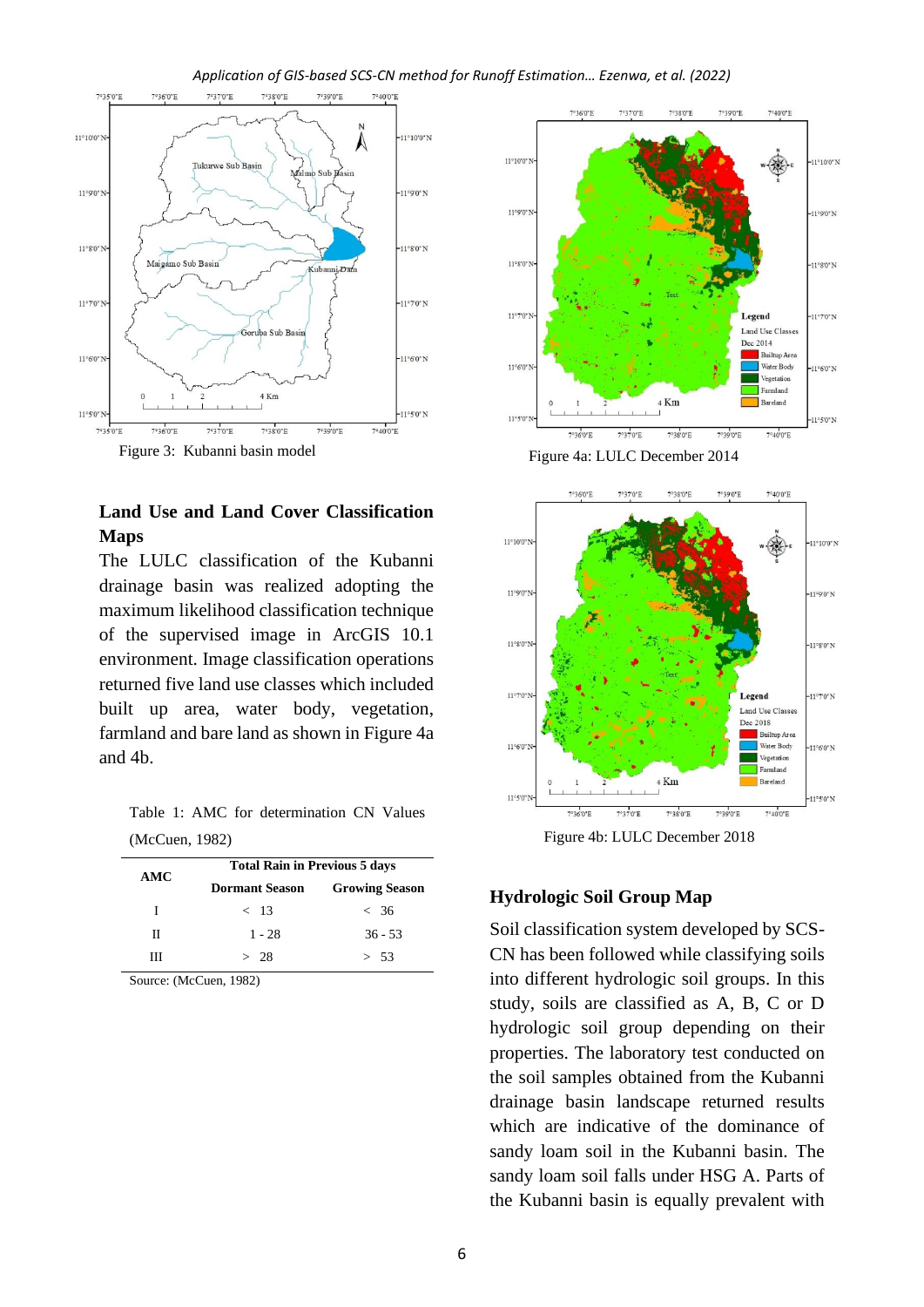loam soil, although sandy loam soil has preponderance over other soil types in the drainage basin. The loamy soil falls under HSG B. Figure 5 shows the map of the Kubanni basin HSG.

## **Curve Number Grid and Soil Vegetation Land Use Matrix**

The generation of the soil SCS-CN grid for this study returned SCS-CN values for all the sub basins of the Kubanni drainage basin. The determination of the SCS-CN grid was preceded by the generation of the Kubanni HSG and Kubanni basin Soil Vegetation land use (SVL) matrix (See Figure 6). The SCS-CN Grid is shown in Figure 7 while the SCS-CN values for the basin is shown in Table 2.

| <b>Basin</b>                    | Soil Curve Number |
|---------------------------------|-------------------|
| Goruba Sub-basin                | 79.724091         |
| Maigamo Sub-basin               | 76.505783         |
| Tukurwa Sub-basin               | 71.469597         |
| Malmo Sub-basin                 | 66.003746         |
| Kubanni Basin<br>$\blacksquare$ | 73,4258043        |





Figure 5: Kubanni Hydrologic Soil Group



Figure 6: Soil-Vegetation-Land Use



Figure 7: Kubanni Curve Number Grid Map

## **Runoff Estimation using the SCS Curve Number method.**

The quantification of runoff for the Kubanni drainage basin was achieved through the utilization of HEC-HMS model version 4.2.1. HEC-HMS version 4.2.1 was hydrologic modeling software developed by the Hydrologic Engineering Center (HEC) of US Army Corps of Engineers (USACE, 2015). The HEC-HMS model which was an ArcGIS extension software recognizes the SCS runoff computation formula which has been factored into HEC-HMS programming language. The result of the Kubanni basin runoff estimation is shown in Table 3.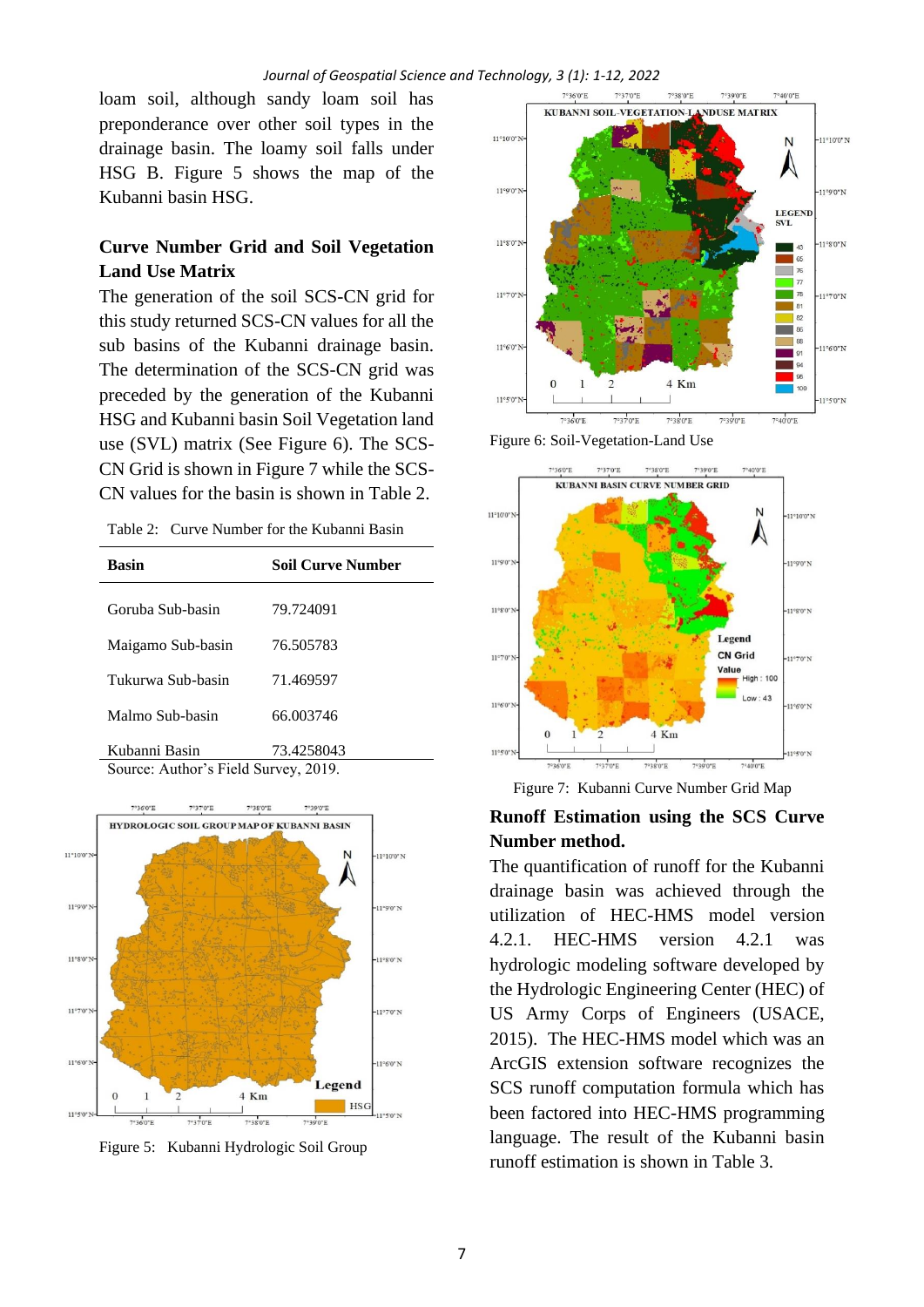## **RESULTS AND DISCUSSION**

The result of the estimation of the runoff profile of the kubanni drainage basin revealed that runoff volume in the year 2014 was  $1,435,722.7 \text{ m}^3$  as indicated in Table 3. The runoff volumes for the years 2015, 2016, 2017 and 2018 were discovered to be 1,651,498.6m<sup>3</sup>, 1,281,367.5m<sup>3</sup>, 1,051,406.9  $m<sup>3</sup>$  and 1,592,346.9  $m<sup>3</sup>$  respectively. From Table 3, the year 2017 recorded the smallest rainfall runoff with  $1,051,406.9$  m<sup>3</sup> while year 2015 recorded the largest rainfall runoff volume with  $1,651,498.6 \text{ m}^3$ . The result of this study further revealed variations in runoff volumes which occur on an annual scale. This variation in runoff volumes is accounted for by the variation of annual rainfall amount recorded from year 2014 to 2018. It can be deduced from Table 3 that the volume of runoff in the Kubanni drainage basin relate with the annual rainfall amount recorded. For instance, the year 2015 which recorded the highest runoff volume of 1,651,498.6 m<sup>3</sup> correspondingly recorded the highest volume of annual rainfall amount of 1,227.7 mm. Similarly, the year 2015 which recorded the least runoff volume of  $1,051,406.9 \text{ m}^3$  as shown in Table 3 correspondingly recorded the least volume of annual rainfall amount of 937.7 mm. The result of this study also discovered variations in runoff volumes recorded in respective sub basins. For instance, in year 2014, the runoff volume for the respective sub basins of Goruba, Maigamo, Tukurwa and Malmo was found to be  $601,909.8m^3$ ,  $286,777.6m^3$ , 449,785.5 $\text{m}^3$  and 97,275.3  $\text{m}^3$  respectively. The variations in runoff volumes between the sub basins can be attributed to the differences in the values of the SCS-CN for the respective sub basins of the Kubanni drainage basin. This assertion is collaborated by the discovery of the specific SCS-CN values for the sub basins. For instance, the SCS-CN values for the sub basins of Goruba, Maigamo, Tukurwa and Malmo were found to be 79.724, 76.506, 71.470 and 66.004 respectively. According to Al-Ghobari, et al., (2020), a high CN indicates low infiltration and high runoff while a low CN implies high infiltration and low runoff. It follows therefore from Table 3 that Goruba sub basin returned the highest CN value for this study while Malmo sub basin returned the least. As evidenced from Table 3, Goruba sub basin returned the largest runoff volumes in the years 2014, 2015, 2016, 2017 and 2018. High CN values and largest runoff volume for Goruba sub basin is imlicit with aggravated soil loss, sediment yield, sediment entrainment and dam sedimentation in the Kubanni drainage basin.

An empirical comparison of the results of this study with the studies of Majidi and Shahedi (2012); Nhamo and Chilonda, (2013) and Viji, et al., (2015) presents a mix of similarities and differences with respect to CN and runoff volumes. Nhamo and Chilonda, (2013) reported SCS-CN values of 79, 83 and 88 Tugwane Dam Catchment while Viji, et al., (2015) found SCS-CN values of 48, 68 and 83 for Kundahpalam watershed. The range of the SCS-CN values for Tugwane Dam Catchment share some similarities with that of this study. The reason for the observed similarity is the sandy loam soil type of the two basins which are moderately shallow with greyish brown colour and course grained sands. The range of the SCS-CN values for Kundahpalam watershed slightly differed from that discovered for this study. While the computed SCS-CN values for this study represented the SCS-CN profile of the respective sub basins of the Kubanni drainage basin, that of Kundahpalam watershed (SCS-CN 48, 68 and 83) were associated with AMC I, AMC II and AMC III for the entire watershed respectively. The result of this study compares favorably with that of Nhamo and Chilonda, (2013) who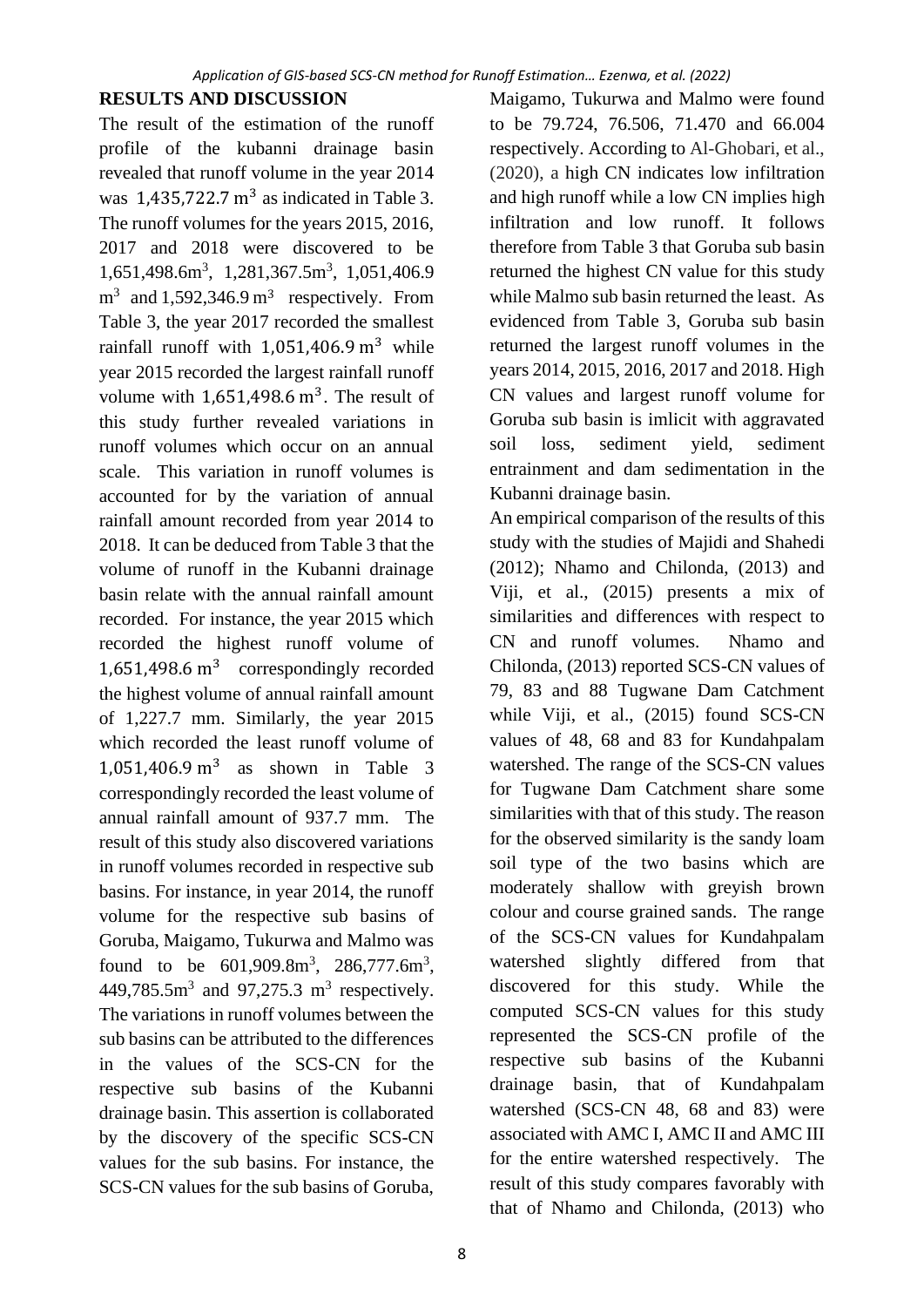returned a runoff volume  $6,850,000 \text{ m}^3$ year in Tugwane Dam Catchment. Although, the runoff volume reported by Nhamo and Chilonda, (2013) contrasted with the runoff volume observed for this study, the two studies share similarity with respect to the integration of rainfall data and SCS-CN for runoff estimation. The difference in the volume of runoff generated can be attributed to the peculiarities of soil conditions, LULC, basin shape and basin size of the respective drainage basins.

Again, Shehu, et al., (2016) further collaborated the findings of this study notwithstanding that a total discharge value of 4,850,232  $\text{m}^3/\text{yr}$ , mean discharge value of 0.2528  $\text{m}^3/\text{s}$  were a bit high and quite low respectively. The difference in the two results could be attributed to Shehu, et al., (2016) not taking cognizance of the influence of soil properties and associated infiltration matrix in their work. The findings of this study also mirrors a sharp contrast when compared with the results of Bowale (2005) who worked on the effect of the Kubanni dam on the morphology and hydraulics of the upper Kubanni river. While this study found the peak discharge for the Kubanni basin to be 995.7 m<sup>3</sup>/s, 1,597.4 m<sup>3</sup>/s, 532.1 m<sup>3</sup>/ s,  $356.7 \text{ m}^3/\text{s}$  and  $1,428.4 \text{ m}^3/\text{s}$  for the years 2014, 2015,2016, 2017 and 2018 respectively; Bowale (2005) found the river velocity and river discharge for Kubanni river as ranging between  $0.0102 \text{ ms}^{-1}$  and 0.0389 ms<sup>-1</sup> and between 0.0034 m<sup>3</sup> s<sup>-1</sup> and  $0.0673 \text{ m}^3 \text{ s}^{-1}$  respectively. The contrast in the findings of these two studies can be attributed to temporal differences of data utilized in the studies. While this study relied on an annual data covering a five years' period from 2014 to 2018, Bowale (2005) collected the data for his study over a two weeks' period in November 2002.

| Sub Basins |                    |                                    |                            |                   |  |  |
|------------|--------------------|------------------------------------|----------------------------|-------------------|--|--|
| Year       | Annual<br>Rainfall | Hydrologic<br>Element              | Area<br>(Km <sup>2</sup> ) | Runoff<br>Volume  |  |  |
|            | Amount<br>(mm)     |                                    |                            | (m <sup>3</sup> ) |  |  |
| 2014       | 1067.9             | Goruba<br>Sub-basin<br>Maigamo     | 23.82                      | 601,909.8         |  |  |
|            |                    | Sub-basin                          | 10.98                      | 286,777.6         |  |  |
|            |                    | Tukurwa<br>Sub-basin               | 15.37                      | 449,785.5         |  |  |
|            |                    | Malmo Sub-<br>basin                | 6.392                      | 97,275.3          |  |  |
|            |                    | Kubanni<br>Basin                   | 56.7                       | 1,435,722.7       |  |  |
| 2015       | 1227.7             | Goruba<br>Sub-basin                | 23.82                      | 690,708.9         |  |  |
|            |                    | Maigamo<br>Sub-basin               | 10.98                      | 330,577.6         |  |  |
|            |                    | Tukurwa<br>Sub-basin<br>Malmo Sub- | 15.37                      | 518,552.9         |  |  |
|            |                    | basin                              | 6.392                      | 111,668.4         |  |  |
|            |                    | Kubanni<br>Basin                   | 56.7                       | 1,651,498.6       |  |  |
| 2016       | 958.5              | Goruba<br>Sub-basin                | 23.82                      | 537,801.6         |  |  |
|            |                    | Maigamo<br>Sub-basin               | 10.98                      | 257,357.6         |  |  |
|            |                    | Tukurwa<br>Sub-basin               | 15.37                      | 400,080.6         |  |  |
|            |                    | Malmo Sub-<br>basin                | 6.392                      | 86,127.1          |  |  |
|            |                    | Kubanni<br>Basin                   | 56.7                       | 1,281,367.5       |  |  |
| 2017       | 937.7              | Goruba<br>Sub-basin                | 23.82                      | 526,905.8         |  |  |
|            |                    | Maigamo<br>Sub-basin               | 10.98                      | 252,275.0         |  |  |
|            |                    | Tukurwa<br>Sub-basin               | 15.37                      | 187,106.6         |  |  |
|            |                    | Malmo Sub-<br>basin                | 6.392                      | 85,118.8          |  |  |
|            |                    | Kubanni<br>Basin                   | 56.7                       | 1,051,406.9       |  |  |
| 2018       | 1186.6             | Goruba<br>Sub-basin                | 23.82                      | 665,988.4         |  |  |
|            |                    | Maigamo<br>Sub-basin               | 10.98                      | 318,740.1         |  |  |
|            |                    | Tukurwa<br>Sub-basin               | 15.37                      | 499,967.6         |  |  |
|            |                    | Malmo Sub-<br>basin                | 6.392                      | 107,661.6         |  |  |
|            |                    | Kubanni<br>Basin                   | 56.7                       | 1,592,346.9       |  |  |

Table 3: Runoff Regime for Kubanni Basin and

Source: Author's Field Survey, 2019.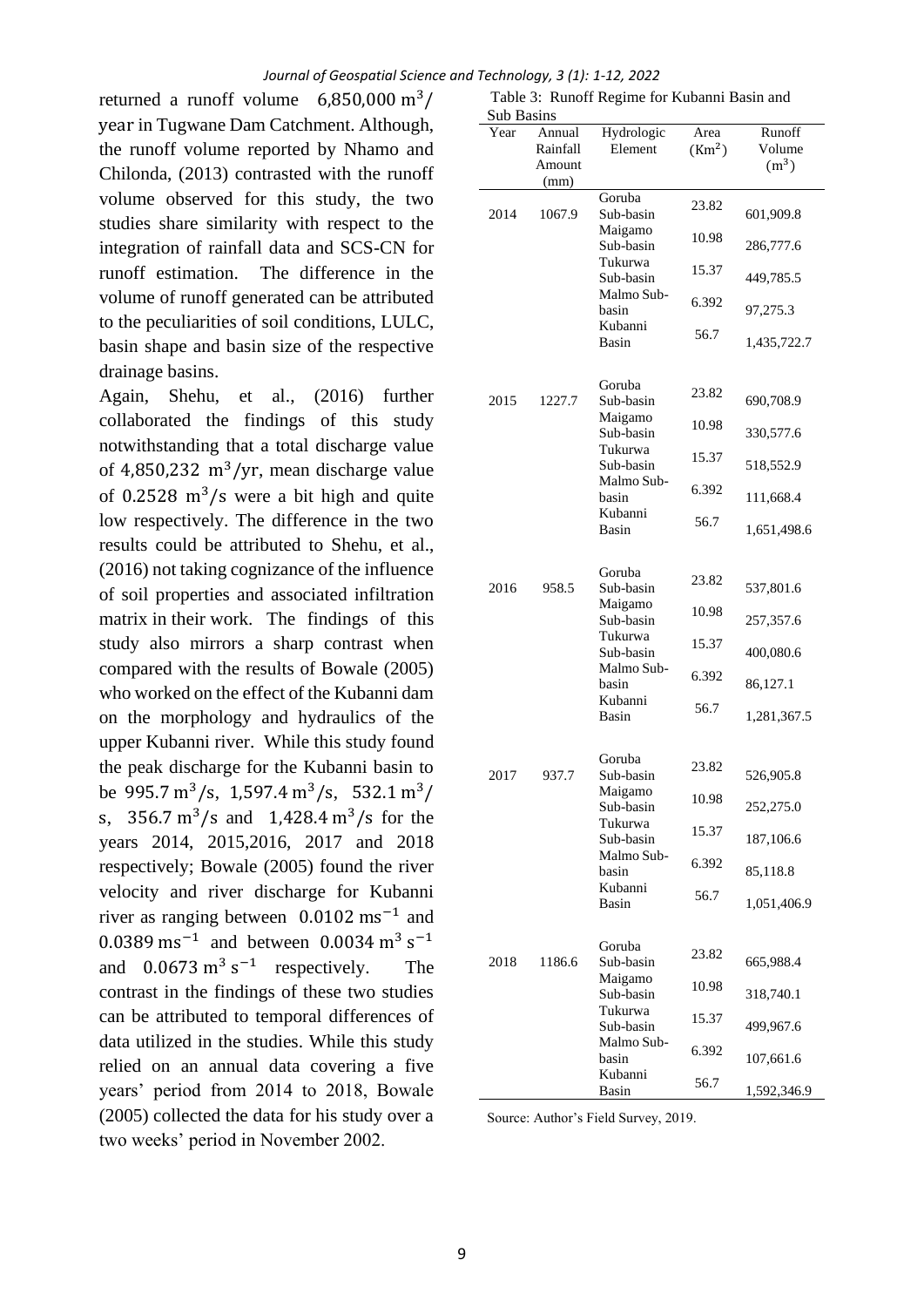Moreover, the methodological approaches adopted by the two studies were at variance. While this study adopted a remote sensing and GIS techniques as a methodological approach, Bowale (2005) adopted a manual methodological approach which was outside modern geospatial and GIS environment. With the foregoing comparative analysis, it can be deduced that the volume of runoff relates with the specific SCS-CN for a given sub basin within the Kubanni drainage. The variations in runoff volumes between the sub basins can be attributed to the differences in the values of the SCS-CN for the respective sub basins within the Kubanni drainage basin.

# **CONCLUSION**

The results of the runoff estimation revealed that the values of SCS-CN for the Kubanni sub basins of Goruba, Maigamo, Tukurwa and Malmo were found to be 79.724, 76.506, 71.470 and 66.004 respectively. The volume of runoff for the Kubanni drainage basin in year 2014 was  $1,435,722.7 \text{ m}^3$ . The runoff volumes for the years 2015, 2016, 2017 and 2018 were discovered to be  $1,651,498.6 \text{ m}^3$ ,  $1,281,367.5 \text{ m}^3$ ,  $1,051,406.9 \text{ m}^3$  and 1,592,346.9 m<sup>3</sup> respectively. Furthermore, the variations in runoff volumes for the sub basins in the year 2017 were discovered to be  $526,906.8m^3$ ,  $252,275.0m^3$ ,  $187,106.6$  m<sup>3</sup> and  $85,118.8$  m<sup>3</sup> for Goruba, Maigamo, Tukurwa and Malmo respectively. It has been established that, a high SCS-CN indicates low infiltration and high runoff while a low SCS-CN implies high infiltration and low runoff (Al-Ghobari, et al., 2020). It follows therefore that Goruba sub basin which returned the highest SCS-CN value for this study was more prone to soil erosion, soil loss, and sediment yield. As evidenced from Table 3, Goruba sub basin returned the largest runoff volumes in the years 2014, 2015, 2016, 2017 and 2018. High SCS-CN

values and largest runoff volume for Goruba sub basin is implicit with aggravated soil loss, sediment yield, sediment entrainment and dam sedimentation in the Kubanni drainage basin. In this regard, this study has demonstrated that the runoff regime of a drainage basin can be investigated using satellite image products, rainfall records and soil data in the GIS environment. Therefore, this study has further shown that the runoff regime of the Kubanni drainage basin affected by factors such as LULC, AMC, rainfall receipts, Soil condition and SCS-CN with SCS-CN being the dominant influencing factors. In this respect, the study thus recommends that the Ahamdu Bello University authority should initiate a compressive monitoring of Goruba and Maigamo sub basins to curtail unwholesome agricultural practices which exacerbates soil removal and sediment yield. Furthermore, this study recommends that tree planting should be focused on Goruba and Maigamo sub basins to limit the amount of runoff generated thereby reducing the rate of water courses sedimentation from soil loss and sediment yield.

# **REFERENCES**

- Abdulrahaman, S., Abdulajeez, S., Aruchamy, S., & Jegankumar, R. (2015). Prioritization of Sub Watershed Based on Morphometric Characteristics Using Fuzzy Analytical Hierarchy Process and Geographical Information System – A Study of Kallar Watershed, Tamil Nadu. *ELSEVIER - Aquatic Procedia:* 4  $(1)$  1322 – 1330.
- Al-Ghobari, H., Dewidar, A., & Alataway, A. (2020). Estimation of surface water runoff for a semi-arid area using RS and GIS-based SCS-CN method. *Water*, *12*(7), 1924.
- Aminu, Z. & Jaiyeoba, I. A. (2015). An Assessment of Soil Degradation in Zaria Area, Kaduna State, Nigeria. *Ife Research Publications in Geography,*  $13, 26 - 36.$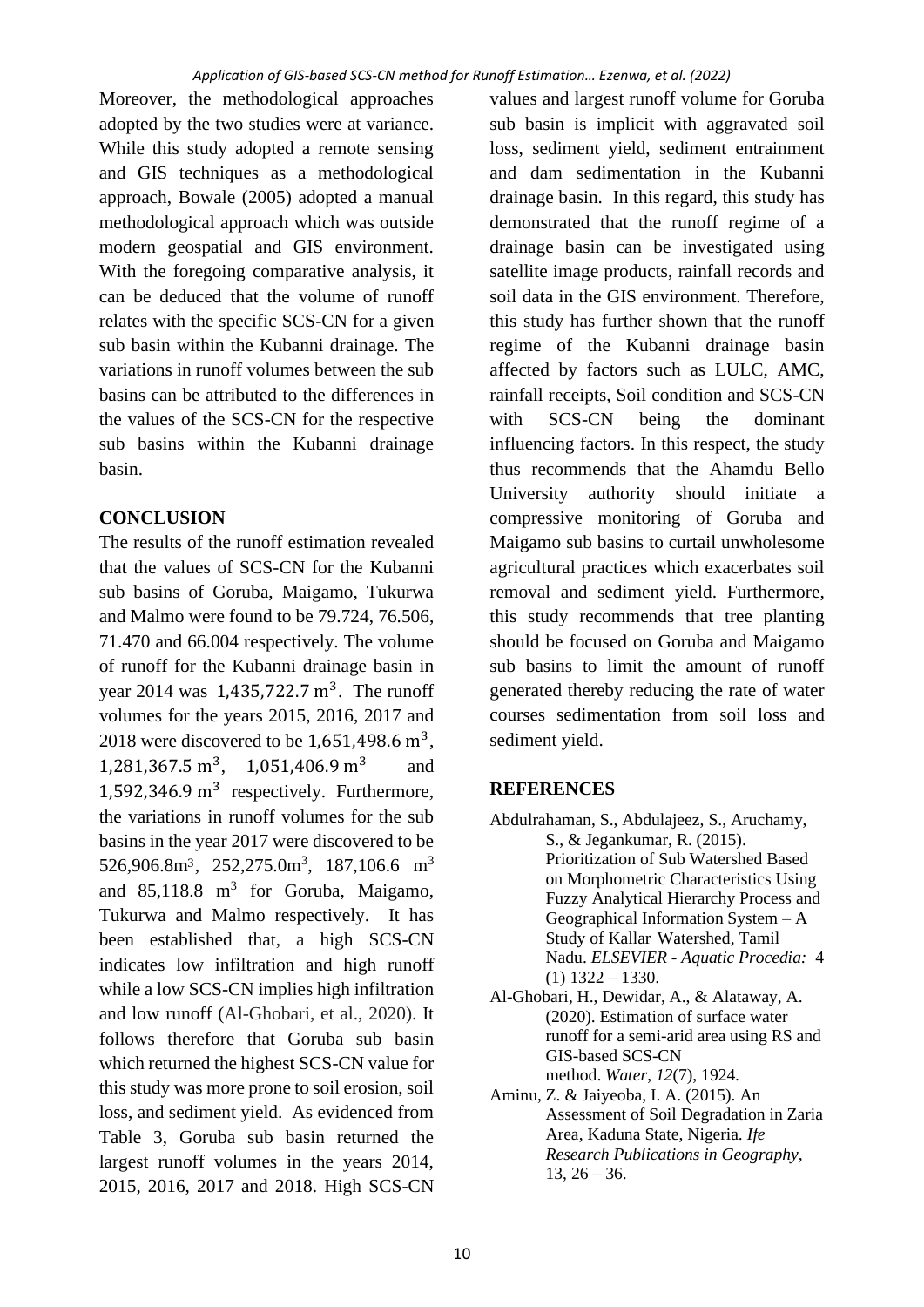- Bello, A. L. (1973). *The morphology of an erosional scarp, South of the Ahmadu Bello University, Zaria.* Unpublished B.A. Dissertation, Dept of Geography, Ahmadu Bello University, Zaria.
- Bowale, A. R. (2005*). The Effect of the Kubanni Dam on the Morphology and Hydraulics of the Upper Kubanni River, Zaria Nigeria.* Unpublished M. Sc. Thesis, Dept of Geography, Ahmadu Bello University, Zaria.
- Fowler, K., Coxon, G., Freer, J., Peel, M., Wagener, T., Western, A., ... & Zhang, L. (2018). Simulating runoff under changing climatic conditions: A framework for model improvement. *Water Resources Research*, *54*(12), 9812-9832.
- Ezenwa, K. O., Iguisi, E. O., Yusuf, Y. O., & Isma;il, M. (2022). A SCS-CN Technique for Geospatial Estimation of Runoff Peak Discharge in the Kubanni Drainage Basin, Zaria, Nigeria. *FUDMA Journal of Sciences*, *6*(1), 314-322.
- Goudie, A. S. (Ed). (2004). *Encyclopedia of Geomorphology,* New York, USA: Routledge Taylor & Francis Group.
- Hjelmfelt, A. T., Werner, J., Woodward, D. E., Quan D. Q., Nielsen, R. D., Kluth R., & Moody, H. F. (1998). Estimation of Direct Runoff from Storm Rainfall. In: Woodward, D. E. (2004). *Part 630 Hydrology, Natural Resources Conservation Service (NRCS),* Washington, DC.
- Horton, R.E. (1932). Drainage basin characteristics, *Transactions of the American Geophysical Unio*n 13, 350– 361.
- Iguisi, E.O (1996). *Variations of Soil Loss in Two Sub-Basins Near Zaria, Nigeria.* Unpublished Ph.D. Thesis, Department of Geography, Ahmadu Bello University, Zaria.
- Iguisi, E. O. (1997). "An Assessment of Current Level of Sedimentation of the Kubanni Dam, *Savannna,* 18, 17-28.
- Jackson, G. (1970): Vegetation; Around the City and Nearby Villages of Zaria. In Mortimore, M.J. (eds) (1970). *Zaria and Its Region.* Occasional paper 4 Department of Geography Ahmadu Bello University, Zaria, 191.
- Jaiyeoba, I.A. (1995). Changes in Soil Properties in relation to Different Landuses in Parts of Nigerian Semi-

Arid Savanna*, Soil Use and Management* 11, 84 - 89.

- Lotz, T., Opp, C., & He, X. (2018). Factors of runoff generation in the Dongting Lake basin based on a SWAT model and implications of recent land cover change. *Quaternary International*, *475*, 54-62.
- Majidi, A., & Shahedi, K. (2012) Simulation of Rainfall-Runoff Process Using Green-Ampt Method and HEC-HMS Model (Case Study: Abnama Watershed, Iran) *International Journal of Hydraulic Engineering,* 1(1): 5-9.
- McCuen, R. H. (1982). *A Guide to Hydrologic Analysis using SCS Methods*, Prenticeall Inc., Englewood Cliffs, New Jersey.
- Nhamo, L., & Chilonda, P. (2013). Validation of Rainfall-Runoff Model in Catchment with Limited Measured Data in Zimbabwe. *International Journal of Water Recourses and Engineering,* 5(6),  $295 - 303$ .
- Oladipo, E. O. (1985). *Characteristics of Thunderstorm in Zaria, Nigeria,* Weather, 40, 316.
- Ololobou, Y. P. S. (1982). *Some Aspects of River Channel Morphology in the Zaria Area of Northern Nigeria,* Unpublished Ph.D. Thesis, Dept. of Geography, Ahmadu Bello University, Zaria.
- SCS (1964). *National Engineering Handbook,* Section 4: Hydrology, Soil Conservation Service, USDA, Washington, D.C.
- SCS (1972). *National Engineering Handbook,* Section 4: Hydrology, Soil Conservation Service, Washington, D.C, USDA.
- Sharma, P. J., Patel, P., & Jothiprakash, V. (2019). Assessment of variability in runoff coefficients and their linkages with physiographic and climatic characteristics of two contrasting catchments. *Journal of Water and Climate Change*, *10*(3), 464-483.
- Shehu,J., Yusuf, Y. O. & Isa, B. K. (2016). Dissolved Sediment Delivery by the Samaru Stream into Kubanni Reservoir of Ahmadu Bello University Zaria, *Nigeria Journal of Natural Sciences Research* (Online) 6(8).
- Scharffenberg, W. (2015). *Hydrologic Modelling System User's Manual,* Version 4.1. California, USACE.